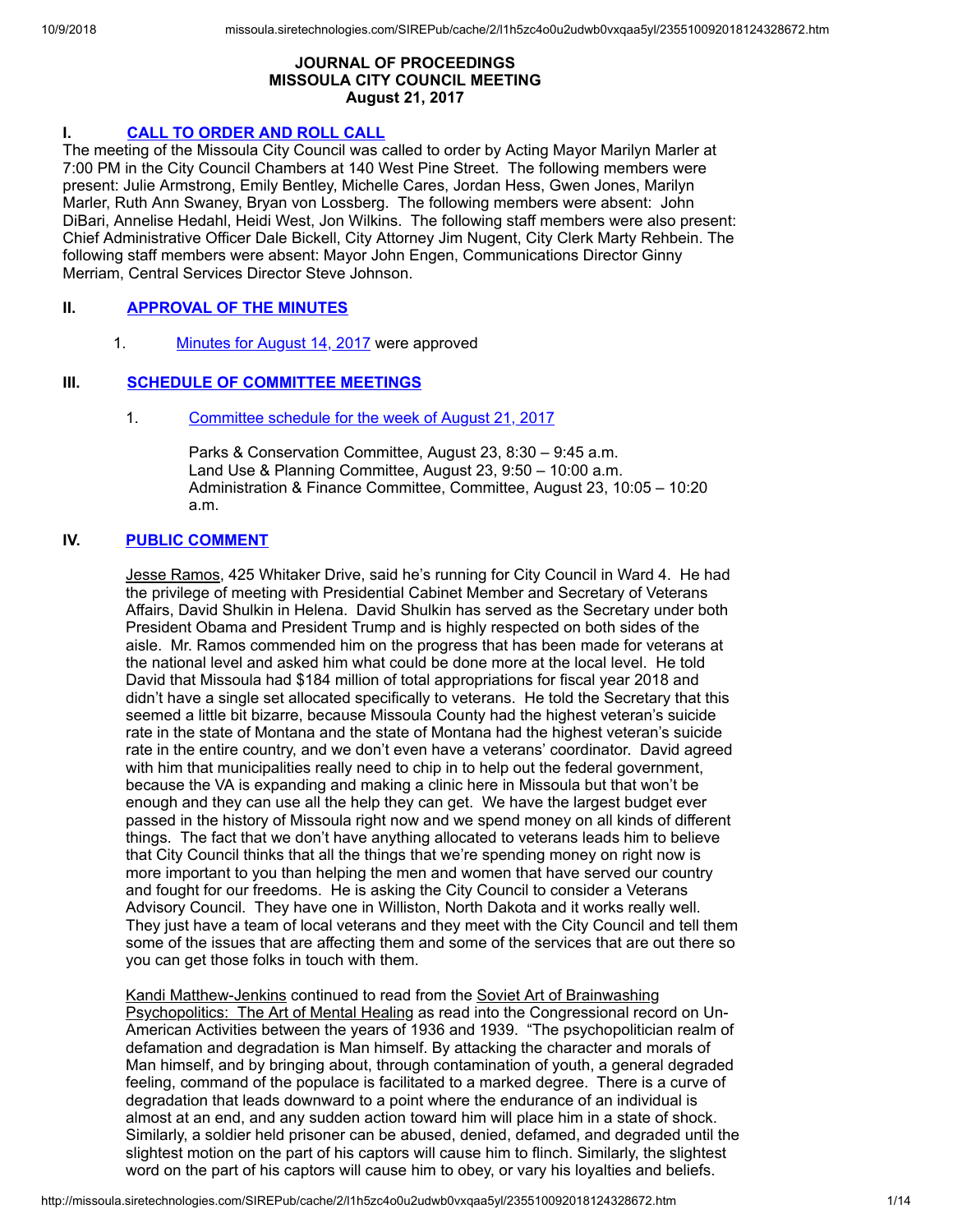Given sufficient degradation, a prisoner can be caused to murder his fellow countrymen in the same stockade. Experiments on German prisoners have lately demonstrated that after seventy days of filthy food, little sleep, and nearly untenable quarters, the least motion toward the prisoner will bring about a state of shock beyond his endurance threshold and will cause him to receive hypnotically anything said to him."

# **V. CONSENT AGENDA**

## 1. [Claims](http://missoula.siretechnologies.com/SIREPub/agdocs.aspx?doctype=minutes&itemid=43041)

### **Recommended motion:**

Approve claims (accounts payable) in the amount of \$2,287,647.75 for checks dated August 22, 2017.

2. Appointment to the Missoula [Redevelopment](http://missoula.siretechnologies.com/SIREPub/agdocs.aspx?doctype=minutes&itemid=43029) Agency Board - Ms. Prinzing Jones

#### **Recommended motion:**

Confirm the Mayor's appointment of Natasha Prinzing Jones to the Missoula Redevelopment Agency Board for a term to commence immediately and expire on April 30, 2021.

3. [Resolution](http://missoula.siretechnologies.com/SIREPub/agdocs.aspx?doctype=minutes&itemid=43030) regarding the conduct of the 2017 city general election

### **Recommended motion:**

Adopt a resolution of the Missoula City Council notifying the Missoula County Election Administrator of the City's desire to conduct the 2017 city general election by mail ballot in accordance with 13-19-202 Montana Code Annotated (MCA), setting the date for ballots to mailed and requesting ballot drop off locations for voters who prefer to mark and/or drop their ballot off at a polling site.

4. Agreement to Extend the Collateral Agreement Deadline within the Fox Site Master Development Agreement between the city, Hotel Fox Partners, LLC and Missoula [Redevelopment](http://missoula.siretechnologies.com/SIREPub/agdocs.aspx?doctype=minutes&itemid=43031) Agency

#### **Recommended motion:**

Approve an agreement to provide a 90-day extension of the deadline for executing the collateral Agreements within the Fox Site Master Development Agreement between the City of Missoula, Hotel Fox Partners, LLC and Missoula Redevelopment Agency, and authorize all appropriate city signatures thereon.

5. Resolution to reimburse expenditures related to sidewalk, curb, gutter and alley approach [improvements](http://missoula.siretechnologies.com/SIREPub/agdocs.aspx?doctype=minutes&itemid=43032) from the proceeds of tax-exempt bonds

### **Recommended motion:**

Adopt a resolution declaring the official intent of the City of Missoula, Montana to reimburse certain original expenditures related to sidewalk, curb, gutter and alley approach improvements from the proceeds of tax-exempt bonds to be issued by the City after the payment of such original expenditures.

6. Resolution to reimburse [expenditures](http://missoula.siretechnologies.com/SIREPub/agdocs.aspx?doctype=minutes&itemid=43033) related to Capital Equipment from the proceeds of tax-exempt bonds

### **Recommended motion:**

Adopt a resolution declaring the official intent of the City of Missoula, Montana to reimburse certain original expenditures related to the purchase of capital equipment from the proceeds of tax-exempt bonds to be issued by the City after the payment of such original expenditures.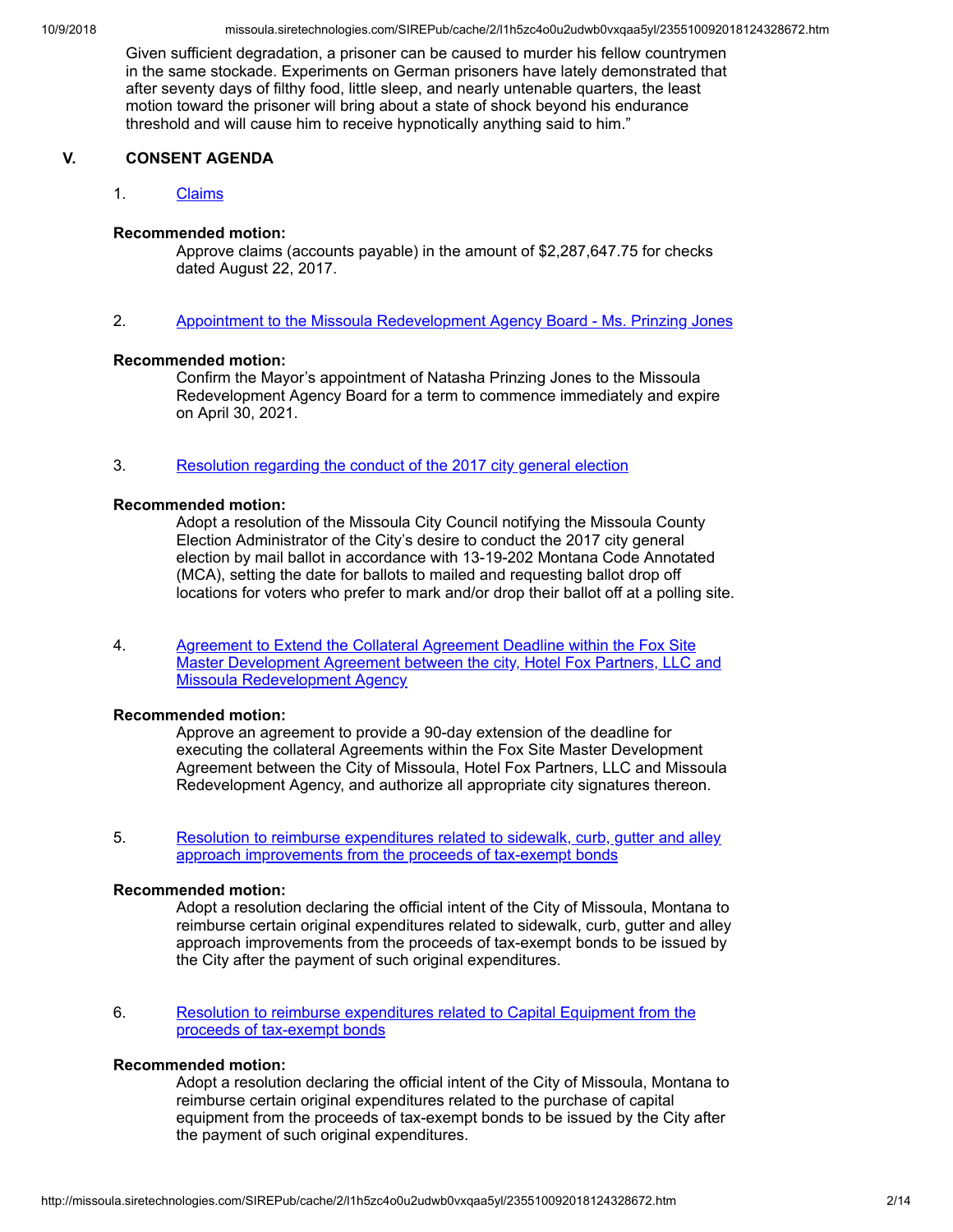7. Resolution levying final [assessments](http://missoula.siretechnologies.com/SIREPub/agdocs.aspx?doctype=minutes&itemid=43034) for pooled special sidewalk, curb, gutter and alley approach bonds, series 2017

## **Recommended motion:**

Set a public hearing on September 11, 2017 on a resolution to levy a special assessment and tax upon all property situated within Pooled Sidewalk, Curb, Gutter And Alley Approach Bonds, Series 2017 of the City of Missoula, Montana to defray the cost of installing sidewalks, curbs, gutters and alley approaches, and return this matter to the Administration and Finance Committee.

8. Tourist Home Processes: Published Registry and [Notification](http://missoula.siretechnologies.com/SIREPub/agdocs.aspx?doctype=minutes&itemid=43036) Process

## **Recommended motion:**

Direct Development Services staff to no longer publish the list of registered tourist homes on the City website.

9. Resolution to confirm final order curb and sidewalk [improvements](http://missoula.siretechnologies.com/SIREPub/agdocs.aspx?doctype=minutes&itemid=43037) Project 15-016: Margaret St. Ph. II

## **Recommended motion:**

Adopt a resolution relating to Margaret Street Phase II, Project 2015-016, of the city's sidewalk, curb, gutter and alley approach program; approving the final ordering in of improvements.

10. Bid Award for curb and sidewalk [improvements](http://missoula.siretechnologies.com/SIREPub/agdocs.aspx?doctype=minutes&itemid=43038) Project 15-016: Margaret St. Ph. II

## **Recommended motion:**

Award the bid for curb and sidewalk improvements Project 15-016 Margaret Street Phase II to HM Concrete, Missoula, MT for the sum of \$203,916.07 and authorize return of bid bonds.

Acting Mayor Marler said, are there any public comments on any of the items on the consent agenda?

Kandi Matthew-Jenkins said, and I wanted to correct myself. I was talking about the meetings.

Acting Mayor Marler said, oh.

Kandi Matthew-Jenkins said, yea.

Acting Mayor Marler said, well, then I should have listened to you then.

Kandi Matthew-Jenkins said, I'm sorry. And I don't think we've had a mayoral election by mail and ballot and I don't want anything like that. That's my view on the mail-in ballot. I know you know a right to do that, but I think that when the Mayor's office and the voting for Mayor comes, we should all get out and go to our polling places. Thank you.

Acting Mayor Marler said, and for the record that Kandi Matthew Jenkins. Any other comments? Questions from Council? Okay, let's do a roll call vote.

Upon a roll call vote, the vote on the consent agenda was as follows:

- AYES: Armstrong, Bentley, Cares, Hess, Jones, Marler, Swaney, von Lossberg
- NAYS: None
- ABSTAIN: None

ABSENT: DiBari, Hedahl, West, Wilkins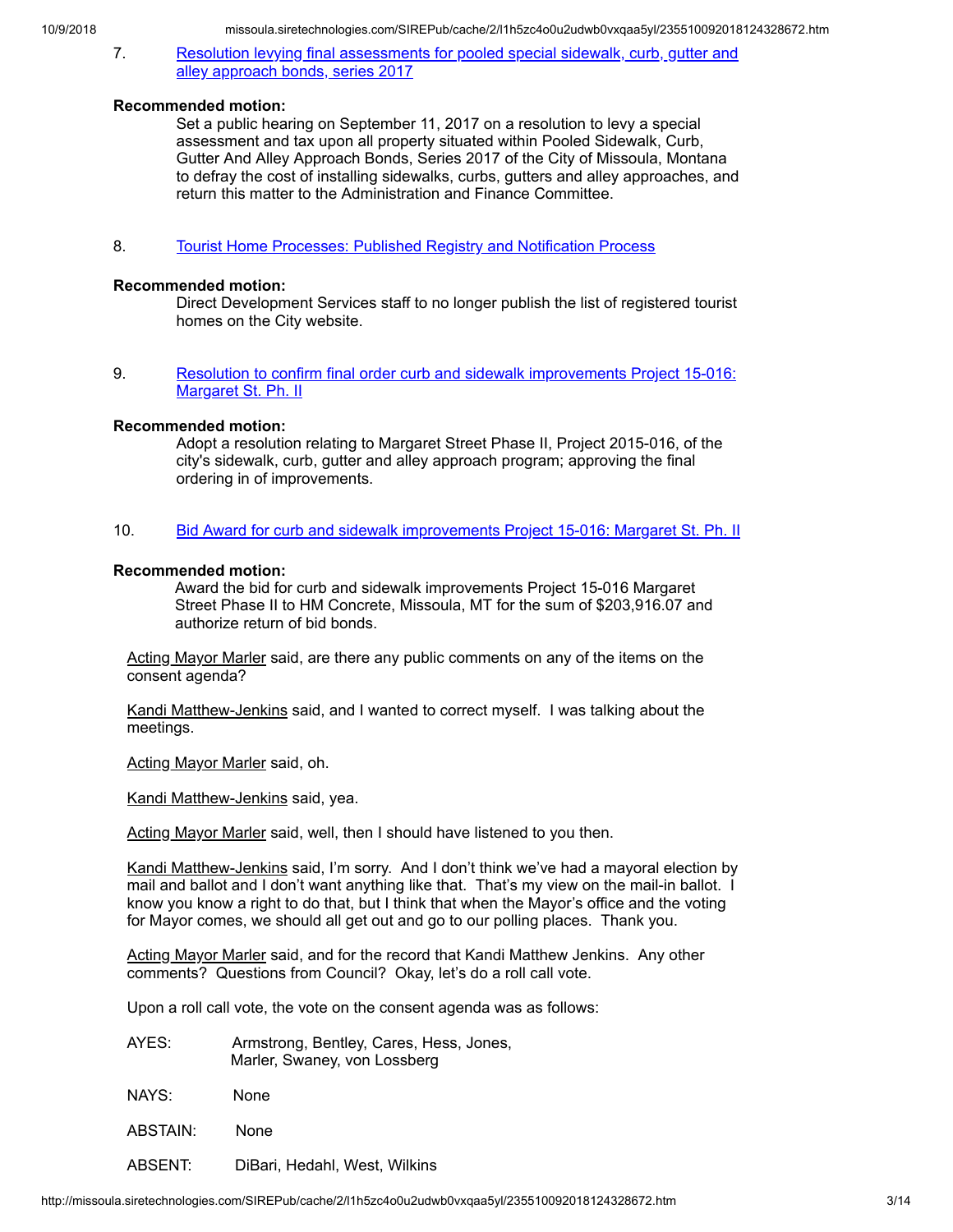Motion carried: 8 Ayes, 0 Nays, 0 Abstain, 4 Absent

### **VI. COMMENTS FROM CITY STAFF, AGENCIES, BOARDS, [COMMISSIONS,](http://missoula.siretechnologies.com/SIREPub/agdocs.aspx?doctype=minutes&itemid=42565) AUTHORITIES AND THE COMMUNITY FORUM** None

## **VII. SPECIAL [PRESENTATIONS](http://missoula.siretechnologies.com/SIREPub/agdocs.aspx?doctype=minutes&itemid=42566)**

1. **UM [Retirees'](http://missoula.siretechnologies.com/SIREPub/agdocs.aspx?doctype=minutes&itemid=42976) Day** 

Acting Mayor Marler proclaimed, for Mayor Engen and the Missoula County Commissioners, August 23, 2017 as UM Retirees' Day.

## **VIII. PUBLIC [HEARINGS](http://missoula.siretechnologies.com/SIREPub/agdocs.aspx?doctype=minutes&itemid=42567)**

1. [Resolutions](http://missoula.siretechnologies.com/SIREPub/agdocs.aspx?doctype=minutes&itemid=42997) on the acquisition of Creekside Apartments and conduit financing through the City.

#### **Recommended motion:**

Adopt a resolution relating to a project on behalf of Creekside Apartments, LLC, a Montana Limited Liability Company, and the issuance of revenue bonds or notes to finance the costs of acquisition of a multifamily rental housing project commonly known as Creekside Apartments and associated costs under Montana Code Annotated, Title 90, Chapter 5, Part 1, as amended; approving the project and authorizing the issuance of bonds or notes therefor.

### **Recommended motion:**

Adopt a resolution authorizing a project under Montana Code Annotated, Title 90, Chapter 5, Part 1, as amended, and the issuance and sale of \$10,312,500 multifamily housing revenue bonds (Creekside Apartments Project), Series 2017, to finance the same; approving the form of documentation in connection therewith; and authorizing the execution and delivery of the bonds and documentation.

Acting Mayor Marler said, tonight we have two public hearings. The first one is on the two resolutions on the acquisition of Creekside Apartments and conduit financing through the City. We have a staff report from Dale Bickell. And we have representatives from Homeword in the office and from the Housing and Community Development office. Mr. Bickell?

Dale Bickell, Chief Administrative Officer, said, all I'm going to do tonight is introduce Andrea Davis and Matt Joseph with Homeword who are going to give a PowerPoint presentation related to the project, but I'd like to remind Council and the public that this is a conduit debt issuance so there is no liability to the City. The mechanism that we're using allows for certain nonprofit organizations to piggyback on the City's tax-exempt status. And so Homeword is able to acquire these Creekside Apartments at tax-exempt interest rates and without any liability to the City.

Andrea Davis, Homeword, said, good evening everyone. President Marler and members of Council, thank you for being here for quorum. I really appreciate it. And a real special shout-out to City Clerk Marty Rehbein for making sure that we could have this public hearing this evening. We wanted to briefly speak to the need for this housing…oh, introduce myself. Sorry. I know. I think it's the first time I've been up here. My name's Andrea Davis and I'm the Executive Director of Homeword. Thanks, Jim. So, Homeword uses sustainable methods to provide safe, healthy housing that people can afford and we strengthen community through housing counselling, an education for those in need. I think I need to do this manually. So, a little bit about us. Homeword is a community housing development organization. We are a nonprofit that's been serving Montana since 1994. We're headquartered here in Missoula. We do affordable housing development work around the state and we have a home ownership center here in Missoula. And that's where we provide our housing counseling and education. I thought I'd share a little bit about housing and financial issues for Montanans and related this a little bit to the specificity of our city here. So, we have high home costs. That is the reality here in Missoula. It's the reality actually across the state as we do affordable housing work in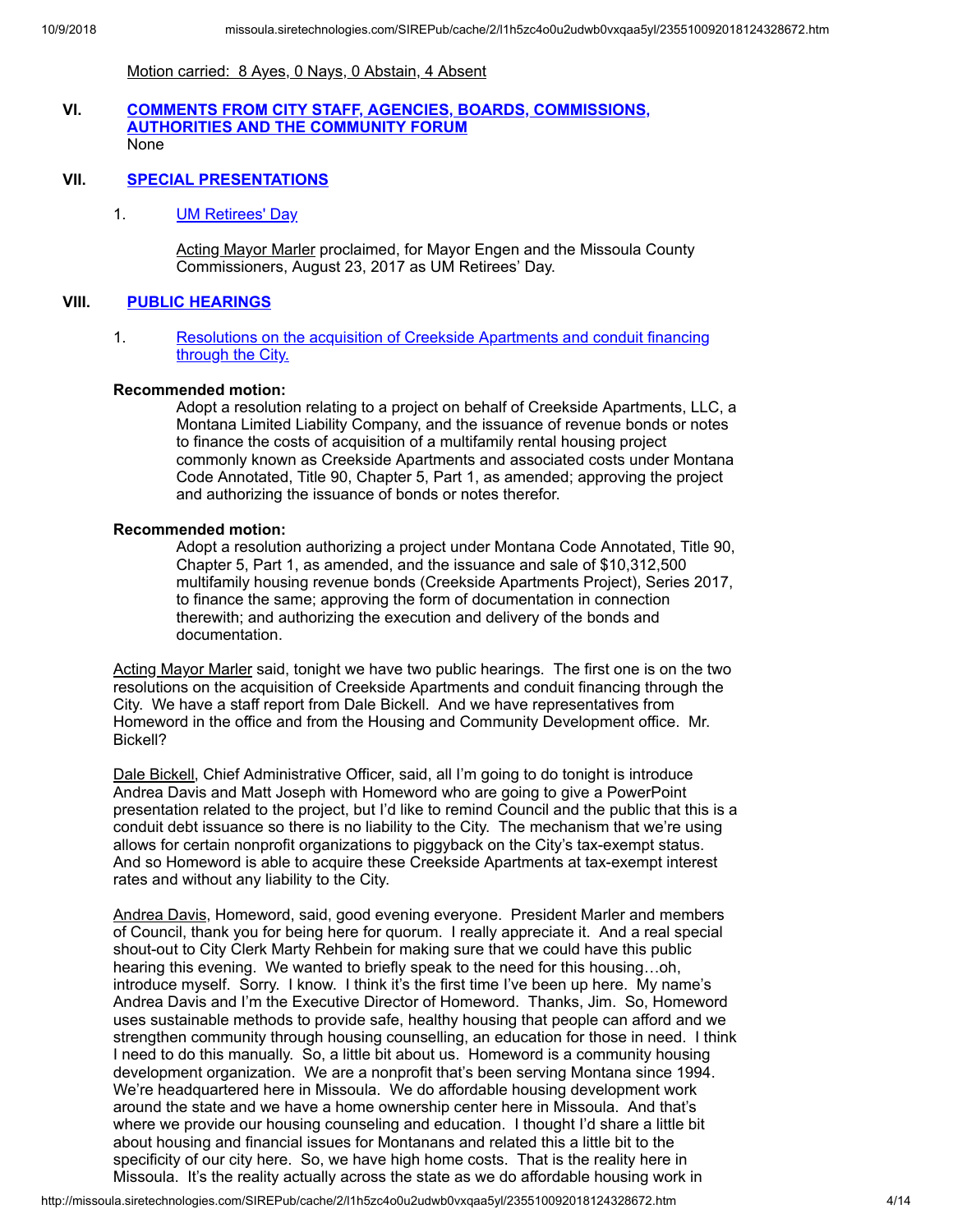small and large communities in the state of Montana. We conducted a market study when we were preparing to build our Sweet Grass Commons property at the Old Saw Mill District and that was published in 2015. And at the time a two-bedroom average rental in the City of Missoula was \$905. So, we have a wage-to-housing issue and it's not one or the other. Both of these issues in our community need to be addressed. But in order to afford that \$905 of rental, one would need to earn \$17.42 an hour. But the mean wage in our community is about \$11 an hour so that leaves a pretty significant gap when it comes to being able to afford a market rate two-bedroom. In the state of Montana, unfortunately, we are one of the highest states in terms of lack of savings and a lot of us live paycheck-topaycheck. It's hard to read upon the screen, but what that chart shows you, the one on the right-hand side, shows that the minimum wage for Montana is \$8.15 an hour. That might be a retail worker or a retiree, a single parent, a person with a disability or a recent graduate. An affordable rent, when you earn \$8.15 an hour would be \$424 a month and the average rent, and this is County statistics that was reported in the 2016 Missoula Organization of Realtors is \$769. So, that, I want to point out, and people say, well, how come your market rate says \$905? That was the City of Missoula and those were market conventional rates. That \$769 figure is Missoula county-wide and it also includes Homeword's affordable properties in there, so there's certainly some impact in terms of that number. Regardless, there's still a gap in that chart. 47% of Missoulians spend over 30% of their income on rent. 30% is what's considered affordable, when you pay 30% of your income towards rent or mortgage. And then half of those spend over 50%. The area median income for a single person living in Missoula is \$42,815, but in order to afford a median priced home, the household would need to earn \$89,916. So, this just illustrates that we have an affordable housing, I'd say probably on the verge of crisis in our community and we do in much of Montana and much of the United States actually. Missoula is a great place to live and that can make it an expensive place to live. In December of 2016, the *Missoulian* reported that the skyrocketing price of housing was the biggest economic story in Missoula of 2016. 52% of Missoulians are renters and that's significant. Over half of our community are renters. And, like I mentioned earlier, 47% of Missoulians spend over 30% of their income on housing, and half of those spend over 50%. And another interesting fact here is that in the 2017 Missoula Organization of Realtors Report, there is a large disparity between the area median and of Missoula's homeowners, 63,000 and renters, which is about 28,000. So, this is just basically proving the point that affordable rentals are necessary for our workforce. So, along comes the opportunity of Creekside Apartments, an existing property, located at 1405 East Broadway. There's 161 total apartments and there's a number of community amenities there including a swimming pool, playground, basketball court, clubhouse, on-site laundry for residents, a fitness center and leasing center and then there's some optional garage spaces that residents can lease. The apartment amenities include dishwasher, balcony or patio, additional storage space and air conditioning. The opportunity came up because the property came up for sale in May of this year. The offering memorandum was pretty clear that they were looking for top bids from all over the country. We saw this as an opportunity to acquire and preserve 160 apartments with affordable rents. There is one manager's unit. That's what makes it 161, but 160 of those apartments are rent capped at 60% of the area median income. Creekside has studio, 1s, 2s and 3-bedroom apartments so a really nice range of apartment sizes. And then I included some examples up there for the audience and for all of you on Council that 60% of the area median income equates to \$27,720 for a single person, so that's about \$13 an hour. And if you open the paper, that's quite a few jobs in both the service industry but also several beginning professional jobs, personal care attendants, bank tellers, any number of positions in our community. A fourperson household at 60% of the area median income is a little less than \$40,000 or if it's a single-earning person in that household, that would be about \$19 an hour. So, if you've got a single parent with three children, then they would income qualify at 60% of the area median income earning that wage. So, the rents at Creekside are set for the 60% area median income level and so they range approximately \$600 to \$1,000 a month. And so they're anywhere, depending on the unit size, 25 to 40% under market. 33% of the apartments that are occupied at Creekside residents utilize a Section 8 voucher. It's one of the larger properties in the community that welcome Section 8 holders and meet the Section 8 voucher payment standards. So, location, location, location. It's located on the Clark Fork River along a walking trail. It's near several trails, open space and parks. It's near the new Missoula College just blocks away. It's across the river from the University of Montana. It's close to downtown Missoula, near schools, grocery stores and other services. And Mountain Line has a bus stop along East Broadway as well as the University's bus system just right down the road, so it's got public transportation in close proximity. The property was built in 1996 and it already is an affordable housing deed-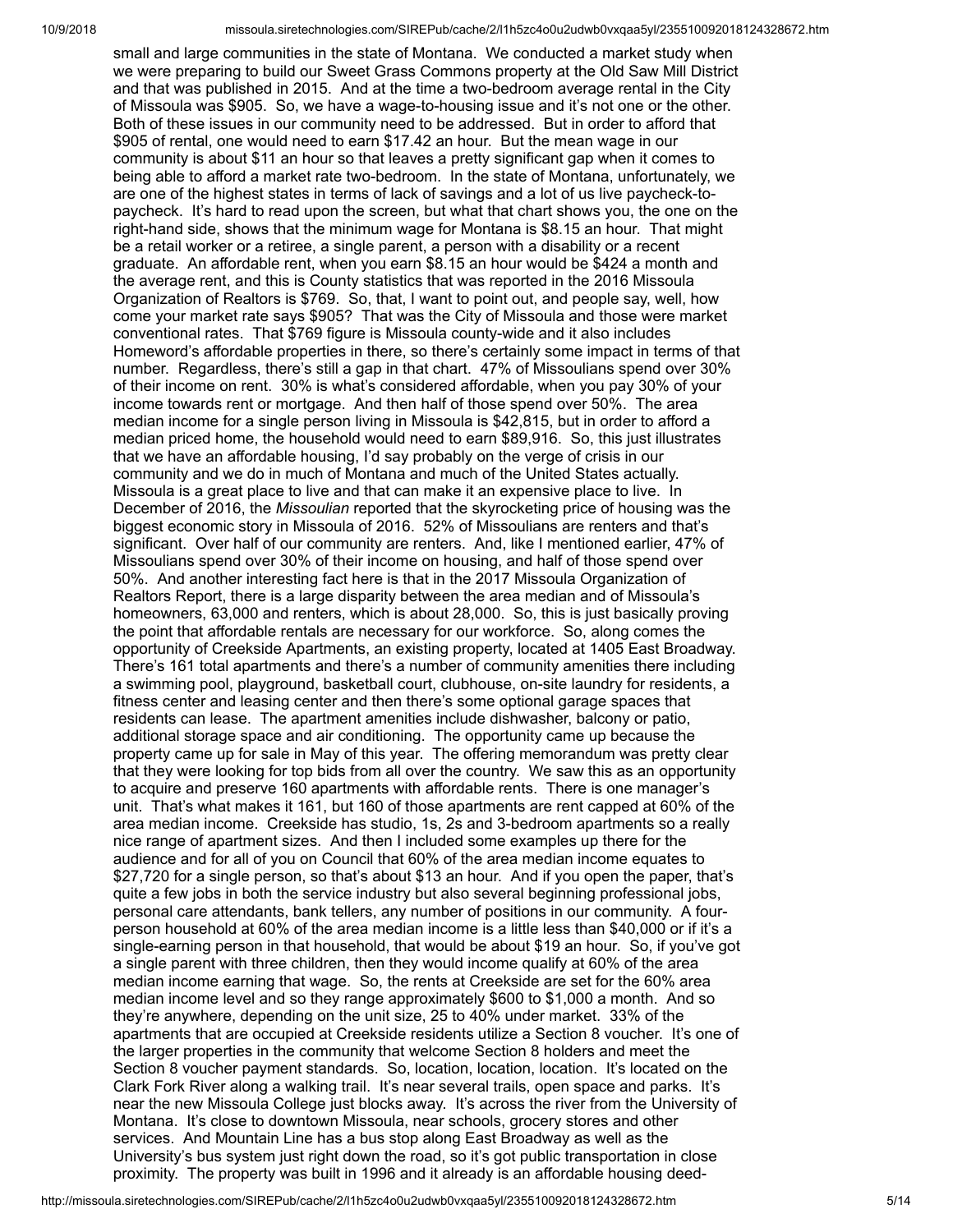restricted property. Like I mentioned, 160 of the units are at 60% of the area median income and that deed restriction is set to expire in 9 years, in 2026. The property is also eligible for what's known as a qualified contract. And there's a mechanism within the lowincome housing tax credit law that would allow a buyer to take this out of the affordability pool. And I won't bother you with the nuances of that, but this property was ripe for that opportunity, partly because of the location, its proximity downtown and proximity to necessary student housing as well as trails and open space. This was a pretty prime candidate to drive this property into market rate housing. The Montana Board of Housing estimates that for the last 10 years in the state of Montana, we've produced about 200 low income housing tax credit units on an annual basis in the entire state. This property is 160 units had we lost this, either now or in 9 years to market rate conventional, that would be a pretty devastating blow for the state as well as our community. As Dale outlined for you all, we're utilizing a City 501C3 conduit bond which allows a private placement with a financial institution. That financial institution is First Security Bank and basically they serve as the lender and there is no risk to the City or taxpayers. The loan is secured by real estate just like a typical mortgage. I think what is really exciting for us is this is the first time Homeword has worked with the City of Missoula or any city to do a 501C3 conduit bond. I want to thank First Security Bank actually for their suggestion and then city staff, Dale Bickell and Eran Pehan for seeing that this was a very viable option for us to generate the necessary financing to acquire the property and act very quickly. We had to put an offer on the property, sign a purchase and sale agreement and close within 60 days in order to compete with our for-profit national competitors, and we were able to do that. And so Homeword's intention here is to acquire the property and keep it as affordable. So, really nothing has changed other than we're ensuring that these units last into perpetuity for our community. So, with that, I am available for any questions you might have.

Acting Mayor Marler said, thank you. Are there anymore portions to the staff presentation, Mr. Bickell? Okay. I will open the public hearing. If anyone would like to come forward and say anything about this project, this is the time. Come up to the mic, make sure that you say your name and then try to keep your comments to three minutes or less.

Jana Staton said, I'm actually here on behalf of the Faith and Justice Class which I'll ask to rise. This is only a small part of our big class. We are studying housing this year because First United Methodist Church is a host church for Family Promise, so we shelter people who are homeless. We, you know, 4 people out of 40 families at a time can go to Family Promise so that's a small drop in the bucket and we're interested in seeing that those families have a place to go at the end of the Family Promise Day, so they don't just keep coming back through us. So, we are very committed to studying housing and supporting the City of Missoula and the City Council in certainly keeping Creekside as an affordable housing for the future, perpetuity if possible, and we would like to see more efforts like this so that we increase the housing supply, because we know how tight it is. So, thank you.

### Acting Mayor Marler said, thank you.

Kandi Matthew-Jenkins said, I have a question I think. I don't know if you can answer it. But does being nonprofit take these apartments off the City tax rolls? I would like to know if that does it. And the comment made about the single parent with three children, I hope that was a slip of the tongue and it was a divorced mom with three kids or are we supporting promiscuity too?

#### Acting Mayor Marler said, additional public comments?

Cathy Deschamps said, I just wanted to also add that I'm a member of the First United Methodist Church and we are going through major renovations so we don't have the space that we normally would. If there is also other options maybe that the community can look at to help with people that we may not have room for, that would be great. Thank you.

## Acting Mayor Marler said, thank you. Any additional public comments?

Jesse Ramos, 425 Whitaker Drive, said, I just wanted to come up and say that this sounds like a pretty good project and I usually oppose projects that compete directly with the private sector, but it seems like if this is done properly, that both sides can benefit, both the private sector and the government, and a lot of folks can get the affordable housing they need, so I enjoy this project. Thank you, guys.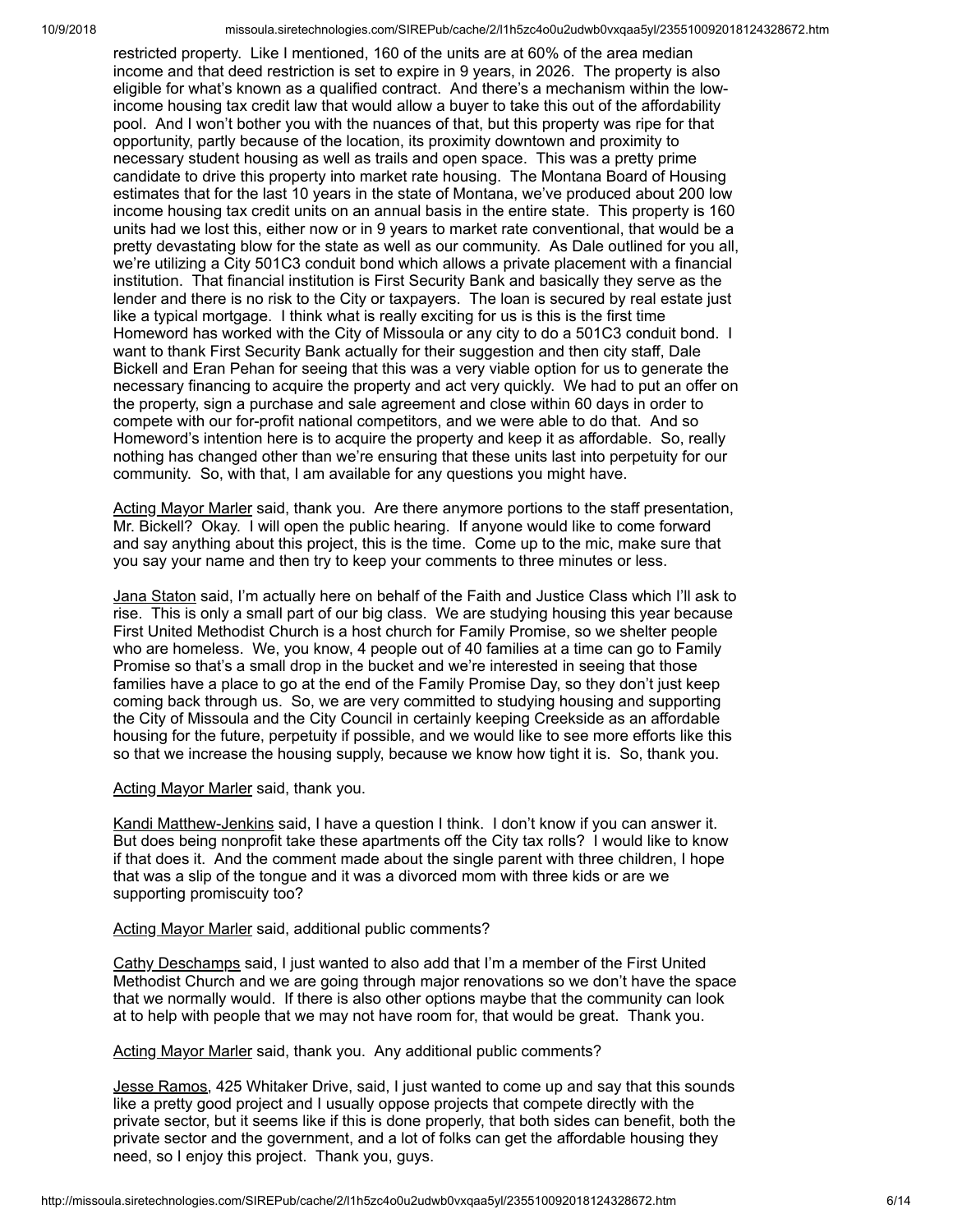Acting Mayor Marler said, alright. Is there any other public comment? Don't be shy? Alright, I am going to close the public hearing and we'll have questions from City Council. Ms. Cares?

Alderwoman Cares said, Ms. Davis, could you address the question that was presented by the public around taxes, property taxes? Thank you.

Andrea Davis, Homeword, said, Ms. Cares, I'd be happy to. So, this property currently pays taxes and while a property like this with nonprofit ownership would allow us to restructure the rents and take it off the tax rolls, we are not. It will continue to stay on the tax rolls and continue to pay taxes at this time.

Acting Mayor Marler said, thank you. Any other questions? Okay, I don't see any more questions or public comment so, Ms. Cares?

Alderwoman Cares said, there are two. I move that we adopt a resolution relating to a project on behalf of Creekside Apartments, LLC, a Montana Limited Liability Company, and the issuance of revenue bonds or notes to finance the costs of acquisition of a multifamily rental housing project commonly known as Creekside Apartments and associated costs under Montana Code Annotated, Title 90, Chapter 5, Part 1, as amended; approving the project and authorizing the issuance of bonds or notes thereof. I also move that we adopt a resolution authorizing a project under Montana Code Annotated, Title 90, Chapter 5, Part 1, as amended, and the issuance and sale of \$10,312,500 in multifamily housing revenue bonds (the Creekside Apartments Project), Series 2017, to finance the same; approving the form of documentation in connection therewith; and authorizing execution and delivery of the bonds and documentation.

Acting Mayor Marler said, thanks. Those motions are both in order. Is there discussion on these motions? Mr. von Lossberg and then Mr. Hess.

Alderman von Lossberg said, thanks. I just briefly wanted to say thank you to the folks at First Security Bank and especially to the folks at Homeward, Ms. Davis. She covered a lot of important data in the presentation, both in committee and tonight, and I'm just really pleased that we'll continue to see this resource both in Ward 1 and in the City to serve these needs for affordable housing, so very supportive.

### Acting Mayor Marler said, Mr. Hess?

Alderman Hess said, thanks. I'd also like to commend City staff and Homeword staff, Ms. Davis and the folks at First Security Bank for this innovative approach. Homeword is no stranger to innovating and it's very exciting to have such a community partner that it does such good work in our community.

Acting Mayor Marler said, addition comments? I'll add my thanks to everyone involved. Yeah, thank you. And I think that we are ready to vote. Let's have a roll call vote on both motions unless someone wants to split them, which I don't think. No. So, we'll vote on both motions.

### **RESOLUTION 8203**

## **MOTION**

Motion to adopt a resolution relating to a project on behalf of Creekside Apartments, LLC, a Montana Limited Liability Company, and the issuance of revenue bonds or notes to finance the costs of acquisition of a multifamily rental housing project commonly known as Creekside Apartments and associated costs under Montana Code Annotated, Title 90, Chapter 5, Part 1, as amended; approving the project and authorizing the issuance of bonds or notes therefor.

## **RESOLUTION 8204**

## **MOTION**

Motion to adopt a resolution authorizing a project under Montana Code Annotated, Title 90, Chapter 5, Part 1, as amended, and the issuance and sale of \$10,312,500 multifamily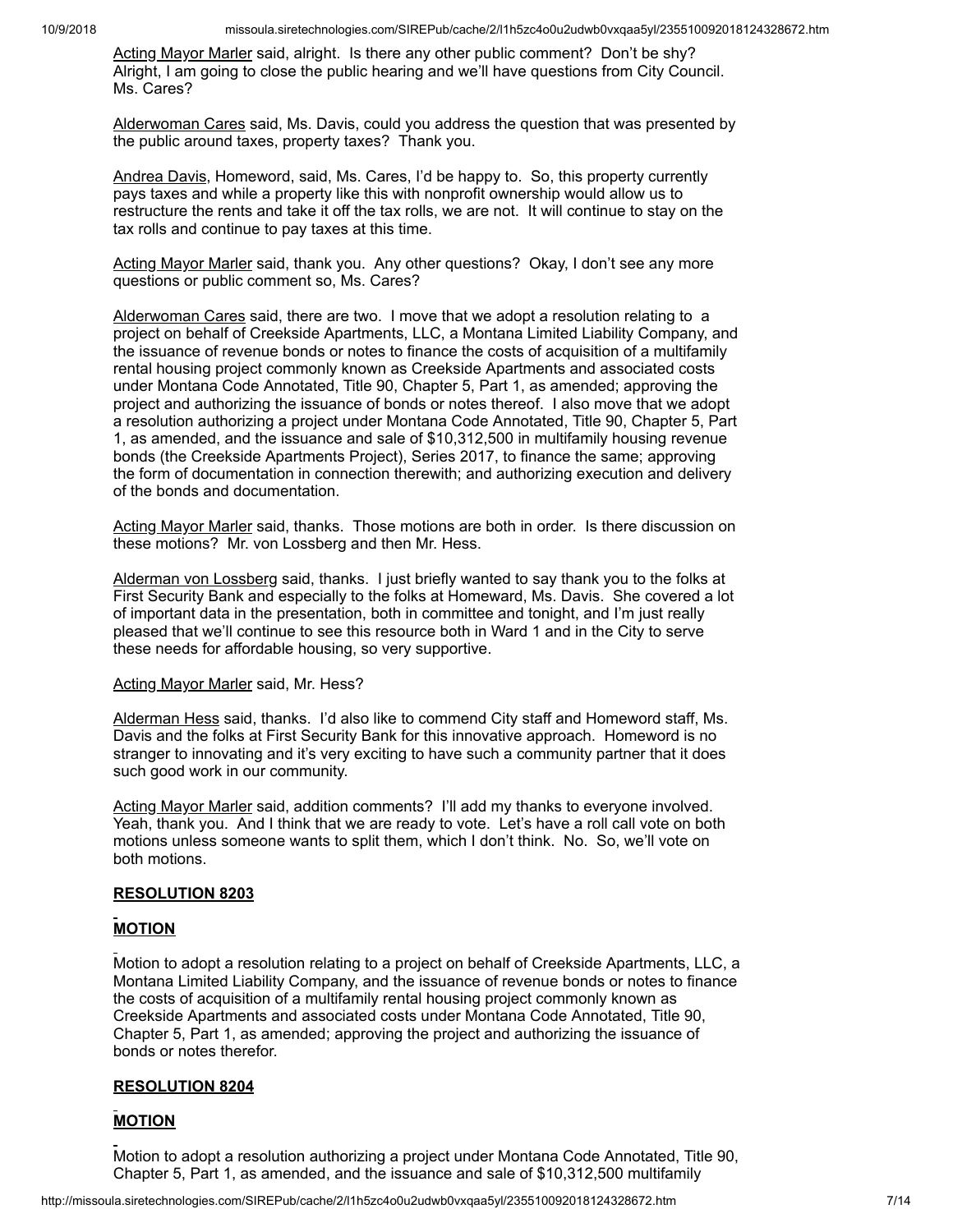housing revenue bonds (Creekside Apartments Project), Series 2017, to finance the same; approving the form of documentation in connection therewith; and authorizing the execution and delivery of the bonds and documentation.

Upon a roll call vote, the vote on Resolution 8203 and Resolution 8204 was as follows:

| AYES: | Armstrong, Bentley, Cares, Hess, Jones, |
|-------|-----------------------------------------|
|       | Marler, Swaney, von Lossberg            |

NAYS: None

ABSTAIN: None

ABSENT: DiBari, Hedahl, West, Wilkins

Resolution 8203 and Resolution 8204 carried: 8 Ayes, 0 Nays, 0 Abstain, 4 Absent

Acting Mayor Marler said, great. That was a great piece of business and so is the next one which is about the conservation easement proposed for the Oxbow Cattle Company.

2. Oxbow Cattle Company [Conservation](http://missoula.siretechnologies.com/SIREPub/agdocs.aspx?doctype=minutes&itemid=42996) Easement - Elizabeth Erickson

## **Recommended motion:**

Adopt a resolution of the Missoula City Council to expend up to \$175,000 of 2006 Open Space Bond proceeds toward the purchase of a conservation easement across 168 acres of agricultural land and open space on the Oxbow Cattle Company property in the Miller Creek area of Missoula, and pay a portion of the transaction costs associated with purchasing the conservation easement.

Elizabeth Erickson, City of Missoula's Open Space Acquisition Attorney, said, thank you, President Marler. I just want to reiterate that thanks to all of you for being here tonight making it possible to have our public hearing. Good evening, I'm Elizabeth Erickson, the City's Open Space Acquisition Attorney, and I'm very excited to get to help present the Oxbow Cattle Company open space bond proposal. And the request is for, or excuse me, to expend up to \$175,000 of the City's portion of the 2006 Open Space Bond to help purchase this conservation easement and pay part of the transaction costs. And the project is sponsored by Five Valley Land Trust, and I'm going to turn it over to Vicki Edwards, the Conservation Project Manager with Five Valleys to tell you details about the project.

Acting Mayor Marler said, thank you. Ms. Edwards?

Vicki Edwards said, I'll just put the presentation up here real quickly. Thank you so much, Elizabeth, and I would also like to thank you all for being here tonight. I know it was challenging for folks to get together and have a quorum this evening, so I do appreciate everyone being here. And my name is Vicki Edwards. I am a Project Manager for Five Valleys Land Trust and that means I am fortunate to work with landowners on placing conservation easements on their properties to protect special places within our community that provide a substantial amount of public benefit. And I'm really pleased to present to you all thee Oxbow Cattle Company Miller Creek conservation easement. This is a conservation easement on approximately 168 acres in the Lower Miller Creek area. It's within the Missoula Planning Region. The conservation values associated with this property include open space for continued agricultural production, open space for conserving important agricultural soils and then also fish and wildlife habitat. And, as Elizabeth mentioned, we are requesting up to \$175,000 to help us complete this project. Fortunately, we have already secured funding through the Natural Resources Conservation Services Program, the Agricultural Land Easement Program, which is also called ACEP-ALE. And we have already secured \$165,000 that will go towards the conservation easement for this project. Five Valleys Land Trust will make a contribution as well and so will the landowners. And so, with that, I'll first introduce Bart and Wendy Morris and you'll actually get to hear from Wendy Morris during the public comment period of this presentation. And Bart and Wendy Morris own Oxbow Cattle Company. Oxbow Cattle Company, as many of you probably know, is our locally natural grassed finish cattle company here within the Missoula valley. And they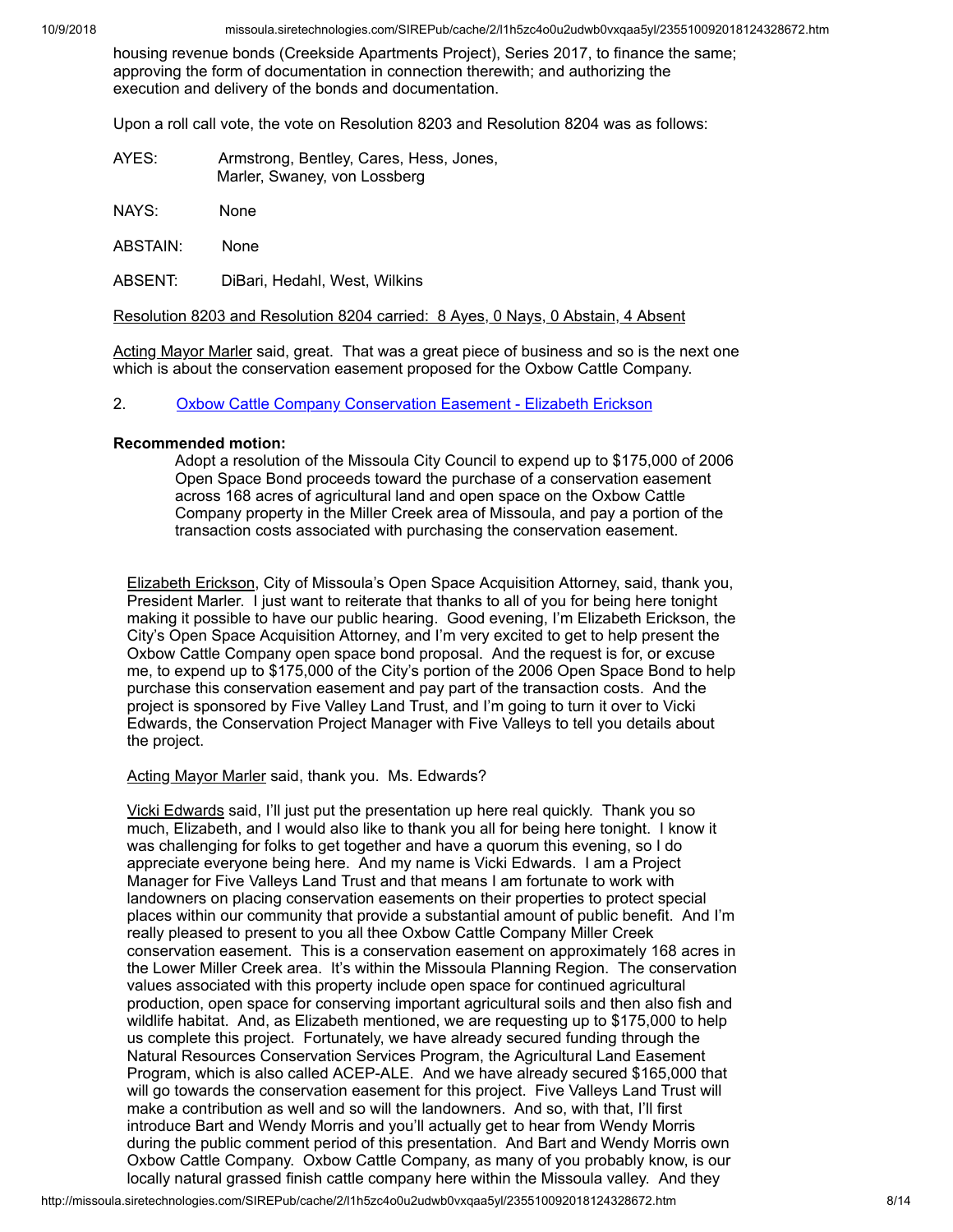started their business a few years ago and have really integrated, not only in providing locally grown beef here in the Missoula valley, but then also integrating within the community and having opportunities and working with folks on all of the great work that they do. And they have just such an amazing land ethic. They're quite the stewards of the land, even those lands that they end up leasing. They've done a lot of work on those, where they replace fencing, put in wildlife-friendly fencing and they really want to leave this place in a better place than what it is now. And for those reasons they would like to place a conservation easement on a portion of their ranch. And, as I mentioned, you'll get a chance to hear from Wendy a little later here. This project is in connection with other conserve lands as well. On this map, the kind of light colored tan, white, that's private lands. Those lands that have horizontal blue lines through them, those have conservation easements on them. They are held by Five Valleys Land Trust. There are other conservation easements held by other land trust entities as well and those are in the gray with the horizontal lines. And other land ownership on this map includes the Forest Service in green and Weyerhaeuser in the gray and then we have some nature conservancy in some DNRC lands. But you can see, in this Lower Miller Creek area, this really provides a nice piece of the puzzle of expanding that conservation footprint within this area. And there is, on that south side of the property, where that other conservation easement is, there's a ridge that runs through there that connects the Northern Sapphires across that ridge line over the Bitterroot and up into the hills going into the Weyerhaeuser lands as well as Forest Service. And this property would provide an additional buffer there from development. And when we look at a Google Map of this property, you can really see that this mulch of development that's occurring and coming in from the city of Missoula and this is a really high risk for development, very vulnerable to it, and this would provide on this property there would be no residential development and it would connect in with those other protected properties as well. And I also wanted to mention, those two parcels, Bart and Wendy through Oxbow Cattle Company recently acquired those two parcels. There's approximately 140, 145-acre parcel that they acquired, I believe, it was about in April and then the 28-acre parcel that they acquired just in June or July here. And so for folks that were out on the property, it can only get better than what it is there, because now they own the land and there's an opportunity for them to do some great work on it. And so conservation values associated with this property, as I've mentioned, include those important agricultural soils, open space for continued agricultural production, open space within a cornerstone, a portion of the property is within the Bitterroot cornerstone. And then also fish and wildlife habitat as well. And those important agricultural soils. We're looking at 92% important ag soils as mapped by the Inner CS. Of those 51 are farmland of local importance and then we also have 104 acres that are prime farmland if irrigated. And Oxbow Cattle Company and Bart and Wendy, they actually have the most senior water rights on Miller Creek and so there's a lot of great opportunity here to make this land as productive as possible. And then I also wanted to mention that in the information packet that Elizabeth sent out to you all, there's a letter of support from C Fact that speaks to those values and the important agricultural soils, but then also some of the work that Bart and Wendy has done with the community including C Fact as well. And so that other conservation value protecting that open space for continued agricultural production and ensuring that that opportunity continues into the future. And our other value is that a portion of it is located within the Bitterroot River cornerstone. And so this would help secure an additional parcel here that would not allow for any residential development or subdivision of those two parcels. And as per the 2006 Open Space Plan, priorities there include conservation easements and acquisitions within these cornerstone areas. And the property includes a little over a mile of Miller Creek meandering through it. And, as I've mentioned, Bart and Wendy just recently acquired the properties and had leased it before that. And you can see that there is a lot of opportunity here to do some restoration work and some habitat enhancement along this riparian area of the creek and the conservation easement would have a riparian buffer zone on it that is a total of 50 feet, 25 on each side. And one of the things about some of the impacts to this riparian area in the past, so it isn't just about cattle grazing. There's actually quite a few ungulates that have had an enormous amount of impact on the habitat on this property as well and elsewhere, and that includes a really robust elk population. There are approximately 200 elk that'll go down onto the property during the wintertime. This is becoming more common winter range for those elk but also whitetail deer and mule deer as well. And so there are opportunities to improve that riparian habitat. Now, Miller Creek is a Westslope Cutthroat Trout Stream and Westslope Cutthroat Trout are a species of concern in the state of Montana. I actually had a conversation with the Fisheries Biologist in this area and he had mentioned that the upper portions of Miller Creek, and then some of those reaches still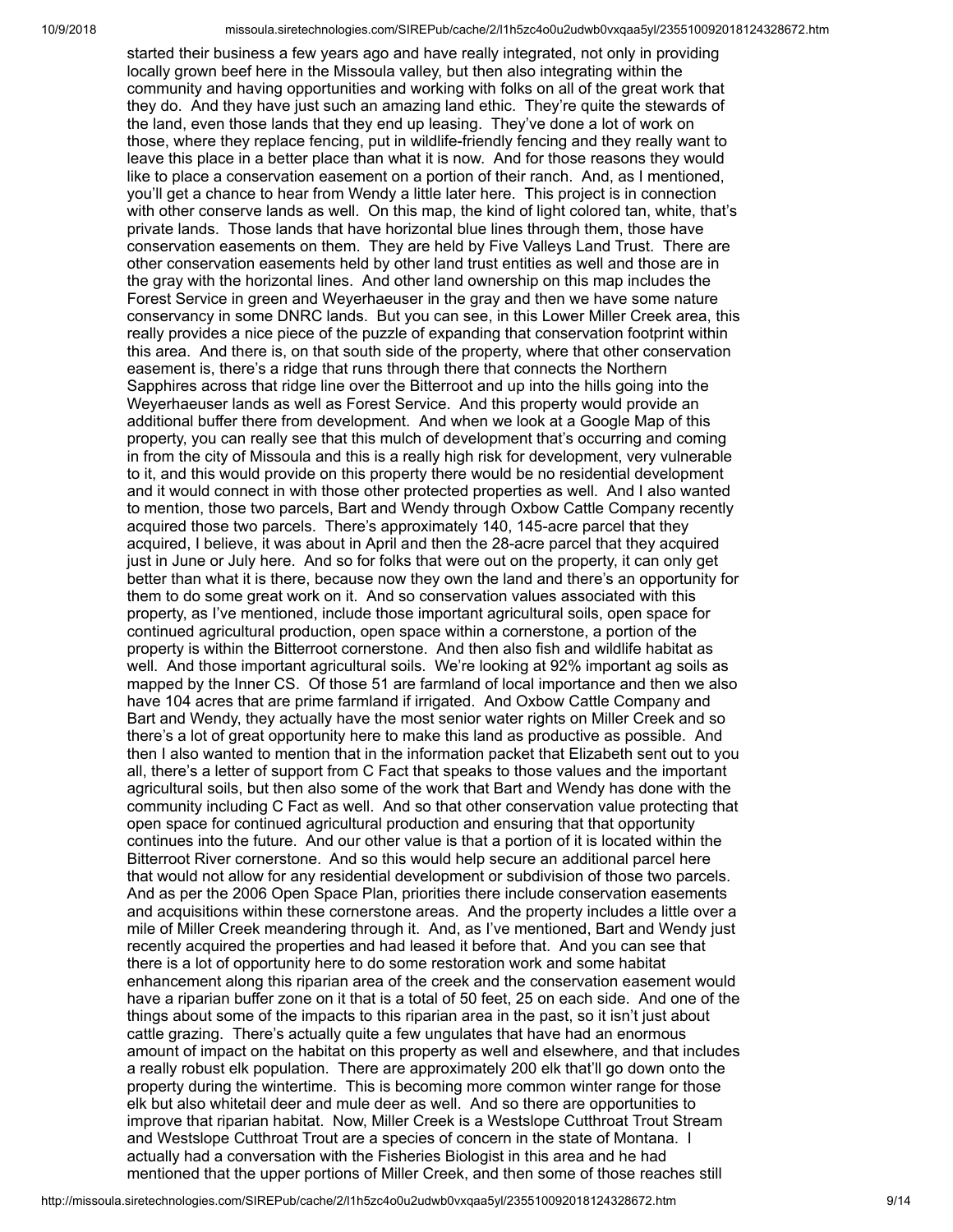have genetically pure populations of Westslope Cutthroat Trout. And so being able to provide some connectivity here with the Bitterroot River up to those upper regions would be very beneficial. And within the township and section of this property, when I pulled up the Montana Natural Heritage Program: Species of Concern, Threatening Endangered Species. There were 18 total species within that township and range. And so this property would help protect many of those species. And the property is just outside of city limits and so the Missoula County Growth Policy comes into play here. And this quote, when I was reading through the Growth Policy, a healthy agricultural sector is essential to the wellbeing of our community due to benefits such as food security, open space, wildlife habitat, economic activity, health promotion and quality of life. And when I think about what Oxbow Cattle Company, what Bart and Wendy are trying to do with their business here in the Missoula valley as well as with this conservation easement, this really is one of those projects that is so showcase project that reflects everything that's described within this Missoula County Growth Policy. And this conservation easement would help ensure protecting those values. And so how would the easement protect those values? Well, there would be no home sites permitted on 168 acres. There would be no subdivision either. So, those two parcels will be sealed together and they would have to be sold as one. Also, because it is a NRCS agricultural land easement, there are minimum terms associated with that and those terms are, for example, no more than 2% of impervious soil or impervious surfaces on the entire property, and that includes paved roads or a hay shed that doesn't allow for a water filtration into the soils. And so there are other limitations as well. And I just want to mention that this project really has been a showcase project for the NRCS for funding. It competed at a state-wide level and it was one of the top projects within the state. And I think part of that is not only for those agricultural soils that the program is set up to protect, but also just the risk of potential development on this parcel being so close to the city of Missoula as well as Lolo. And so it really has become a showcase project for NRCS as well. And then, as I mentioned, that riparian buffer zone to protect Miller Creek enhance that wildlife habitat and also from a degradation standpoint as well, it'll help protect that stream. So, just briefly, looking over the budget here, total project costs are estimated at about \$374,000. As I've mentioned, those transaction costs are running approximately \$26,000. Five Valleys Land Trust is contributing, of course, our time, fundraising efforts and all of that and we do that through memberships and individual donations. And then the landowners are also contributing in cash to the project and we have secured that \$165,000 from NRCS, and we're requesting from the City of Missoula Open Space Bond Program \$175,000 to help us complete this project. If funded, we're hoping to be able to close on this project the end of February or beginning of March of next year. And so with that, we hope that you will join us in protecting this special place. And I know Elizabeth would like to step up again and go over a few more things. Thank you.

Acting Mayor Marler said, thank you. Ms. Erickson?

Elizabeth Erickson said, I just have a couple of additional details to add which Vicki certainly covered substantively, but just to make sure we're covering all our bases with the requirements. The conservation easement accomplishes a number of the purposes of the bond which are actually the language that was listed in the actual bond itself, ballot itself, which include conserving a working ranch, protecting wildlife habitat, providing open space and scenic landscape, protecting water quality of rivers, lakes and streams which include Miller Creek as well as the Bitterroot River nearby and then paying the non-personnel related transaction and project-related costs. The project is consistent with the goals of the City's 2006 Open Space Plan and the City's Open Space Ordinance. And the project received a unanimous recommendation from the City's Open Space Advisory Committee. And they met on July 13 and their letter of support is attached in SIRE. And, finally, the current balance of the open space bond is just slightly over \$492,000. The City's portion, which is that portion of the \$5 million that went to the City, and if this project is approved at the requested funding amount, the balance will be just over \$317,000 and that's based on the approved amounts of projects. And that's all I have. Thank you.

Acting Mayor Marler said, thank you. I'm going to go ahead and open the public hearing.

Wendy Morris said, good evening. Thank you, Councilmembers for considering this proposal and I have to apologize, I'm Wendy Morris of Bart and Wendy Morris of Oxbow Cattle Company. I have to apologize that Bart couldn't make it tonight. He had a family medical issue that he had to attend to. So, my husband and I own Oxbow Cattle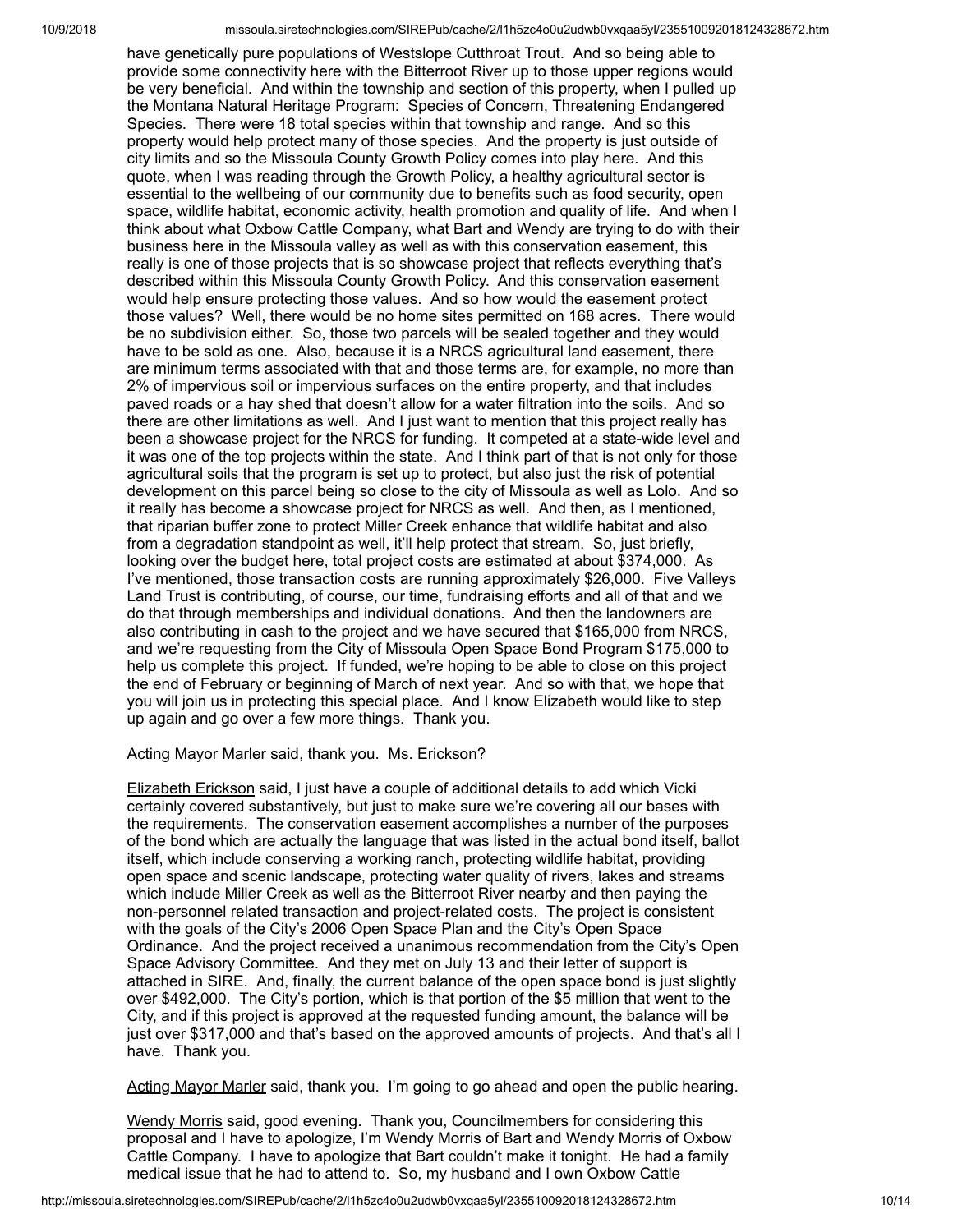Company and we produce grass finished beef and provide it locally to our community. And we are in our fourth year of doing that and it's been such a positive journey for us mostly because of the Missoula community itself. I don't know that we would have been as successful in other communities, because they really have embraced this healthy local meat that we're providing for our community. We sell it to grocery stores, restaurants, the Farmer's Market and direct to consumers. And we've become very passionate about providing local healthy food for our community. In that process we had the opportunity to purchase this land and two reasons: 1) if we didn't purchase it, it would go to someone else and who knows what their intentions were and we really value the opportunity to run our business right on the edge of Missoula. And so, we felt strongly that it should continue in ag soils and help solidify our opportunity to provide this healthy food to Missoula. We have also seen the sprint of the development coming towards our land that we recently purchased and on those maps that they showed, you could see all the development, but there was an open hillside just directly north of the property that we bought that is slighted already for 700-family unit homes. And so, what we would really love to see is to stop that sprint of development at our property. As Vicki mentioned, there are important ag soils as well as wildlife habitat and we have Miller Creek running through this property, so there are a lot of positive benefits to maintain this space as open and an agricultural production. Our goal is to be stewards of the land and we're starting with land that needs some help in improvement, but we do feel like we can only go up, and our goal, while it's in our care, is to improve the land. The open space bond funds and our conservation easement will ensure that this land is kept open and available for these resources, ag production and wildlife in perpetuity, but we really feel like ultimately this easement is not about us and what we're doing on the land, it really is beyond us and about what this land will be in perpetuity. And so we want those values and those things to stay with the land even when we're gone. So, we also wanted to mention that we understand that these are public dollars and we don't take it lightly that this money is funded from taxpayers and we just really feel like the public benefit of what we're doing is not only the open space and the opportunity for ag production, but we also really tried to engage the community and have people out to see what we're doing, and we're about as local a rancher as you can get to Missoula so we'd like to maintain that, and maintain that for whoever wants to be in this space in the future. So, thank you for your time.

### Acting Mayor Marler said, thank you so much.

Kim Gilchrist, Community Food and Agriculture Coalition, said, and I'm here on behalf of Annie Heuscher. She was really hoping to make it this evening to emphasize our support for this project, but she couldn't be here so I am going to read our letter of support instead. The Community Food and Agricultural Coalition is writing to urge your support of Five Valleys Land Trust proposed conservation easement on the Morris property. C Fact is a strong advocate for the conservation of Missoula's most important agricultural soils. The Morris property is situated in an area with few remaining contiguous agricultural parcels and the preservation of these is critical to the long-term liability of agriculture in the area. Conserving farmland helps protect our treasured rivers and riparian areas, provides essential ecosystem services and contributes to the continuation of our cherished agricultural history and economy. This easement will ensure that fertile soils will remain in agriculture in our community in perpetuity. In addition, your approval of this conservation easement will support the viability of Oxbow Cattle Company, a grass finished beef operation owned by Bart and Wendy Morris. Bart and Wendy are outstanding and committed members of our community and Annie has worked very closely with them, volunteering, posting events and sharing knowledge or them of sharing knowledge with other farmers and ranchers to enhance the long-term sustainability of our farming community in Missoula County. Bart has participated in our farm business planning and farm law workshops and has presented at land access and grazing workshops including a field day hosted at their Missoula ranch. Their excellent beef can be found in establishments from grocery stores to fine dining restaurants to food trucks across Missoula and they represent a truly local approach to beef production. We strongly encourage you to support this conservation easement and use the funds you manage to preserve key natural resources while enhancing the long-term viability of an upstanding member of our local food system and agricultural economy. Thank you for your considerations. If you have any questions or further comments, please feel free to contact Annie. Thanks.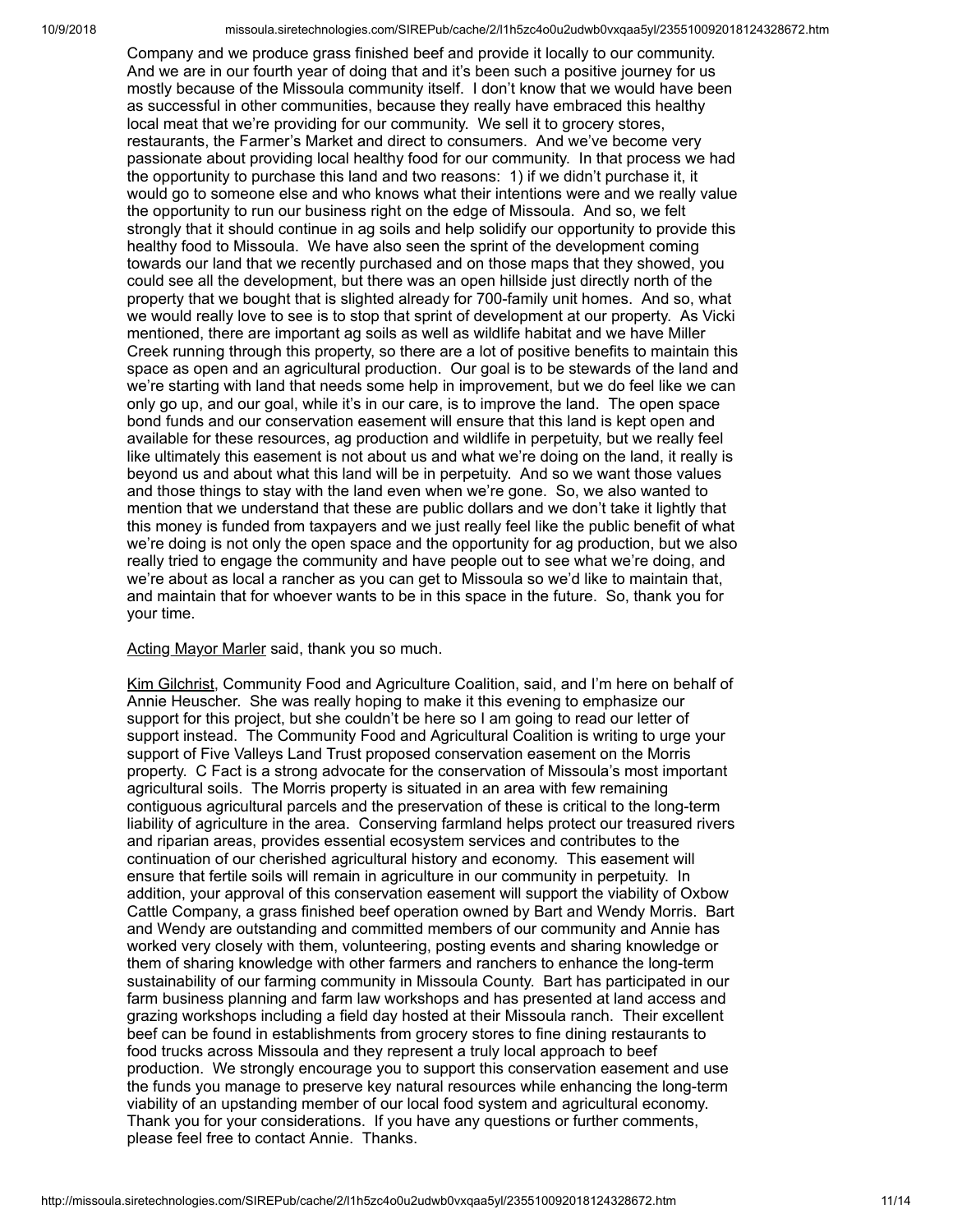Acting Mayor Marler said, thank you. Any more public comment? Okay, I don't see more public comment, so I'm going to close the public hearing and we will go to questions from City Council. No questions from City Council? Mr. von Lossberg?

Alderman von Lossberg said, thank you. I move we adopt a resolution of the Missoula City Council to expend up to \$175,000 of 2006 Open Space Bond proceeds toward the purchase of a conservation easement across 168 acres of agricultural land and open space on the Oxbow Cattle Company property in the Miller Creek area of Missoula, and pay a portion of the transaction costs associated with purchasing the conservation easement. May I speak to it briefly?

### Acting Mayor Marler said, please.

Alderman von Lossberg said, I just want to say thanks to a number of people. Thank you, Ms. Erickson, for continuing to do your good work and bring us these projects. Thanks to the folks at Five Valleys Land Trust, a phenomenal partner for the community. Thank you for all your good work. Thanks to the folks on the Open Space Advisory Committee for the diligent work they do in redoing these projects and most importantly, I want to thank Bart and Wendy Morris. Thanks so much for doing what you do and there's a lot of reasons to love this project. I believe, of Miller Creek that runs through here and the riparian and the opportunity for riparian protection and restoration it is right up there for me, in particular, so thanks. It's an easy project to support.

### Acting Mayor Marler said, more discussion? Ms. Jones?

Alderwoman Jones said, I just wanted to add that I had the pleasure of going on a field trip to see this property and it really is a key piece. If you were looking at the maps, its location is just incredibly important so I'm really glad to be supporting this. And when I had my field trip out to the property, I had the pleasure of meeting Bart and Wendy Morris and I was really impressed by their commitment to this land and these values and I think things are in really good hands, so I'm very happy to be supporting it tonight.

Acting Mayor Marler said, additional discussion? I'm excited too. Thanks everybody. This is great. Okay. We had our public comment and we had our discussion. Let's have a roll call vote.

## **RESOLUTION 8205**

# **MOTION**

Motion to adopt a resolution of the Missoula City Council to expend up to \$175,000 of 2006 Open Space Bond proceeds toward the purchase of a conservation easement across 168 acres of agricultural land and open space on the Oxbow Cattle Company property in the Miller Creek area of Missoula, and pay a portion of the transaction costs associated with purchasing the conservation easement purchasing the conservation easement.

Upon a roll call vote, the vote on Resolution 8205 was as follows:

| AYES: | Armstrong, Bentley, Cares, Hess, Jones, |
|-------|-----------------------------------------|
|       | Marler, Swaney, von Lossberg            |

NAYS: None

ABSTAIN: None

ABSENT: DiBari, Hedahl, West, Wilkins

Resolution 8205 carried: 8 Ayes, 0 Nays, 0 Abstain, 4 Absent

# **IX. [COMMUNICATIONS](http://missoula.siretechnologies.com/SIREPub/agdocs.aspx?doctype=minutes&itemid=42568) FROM THE MAYOR**

Acting Mayor Marler said she hoped everyone enjoyed watching the eclipse today. She watched from Lewis & Clark Caverns State Park, which she had never stopped at before and it was wonderful, except she didn't know she couldn't see the eclipse from inside the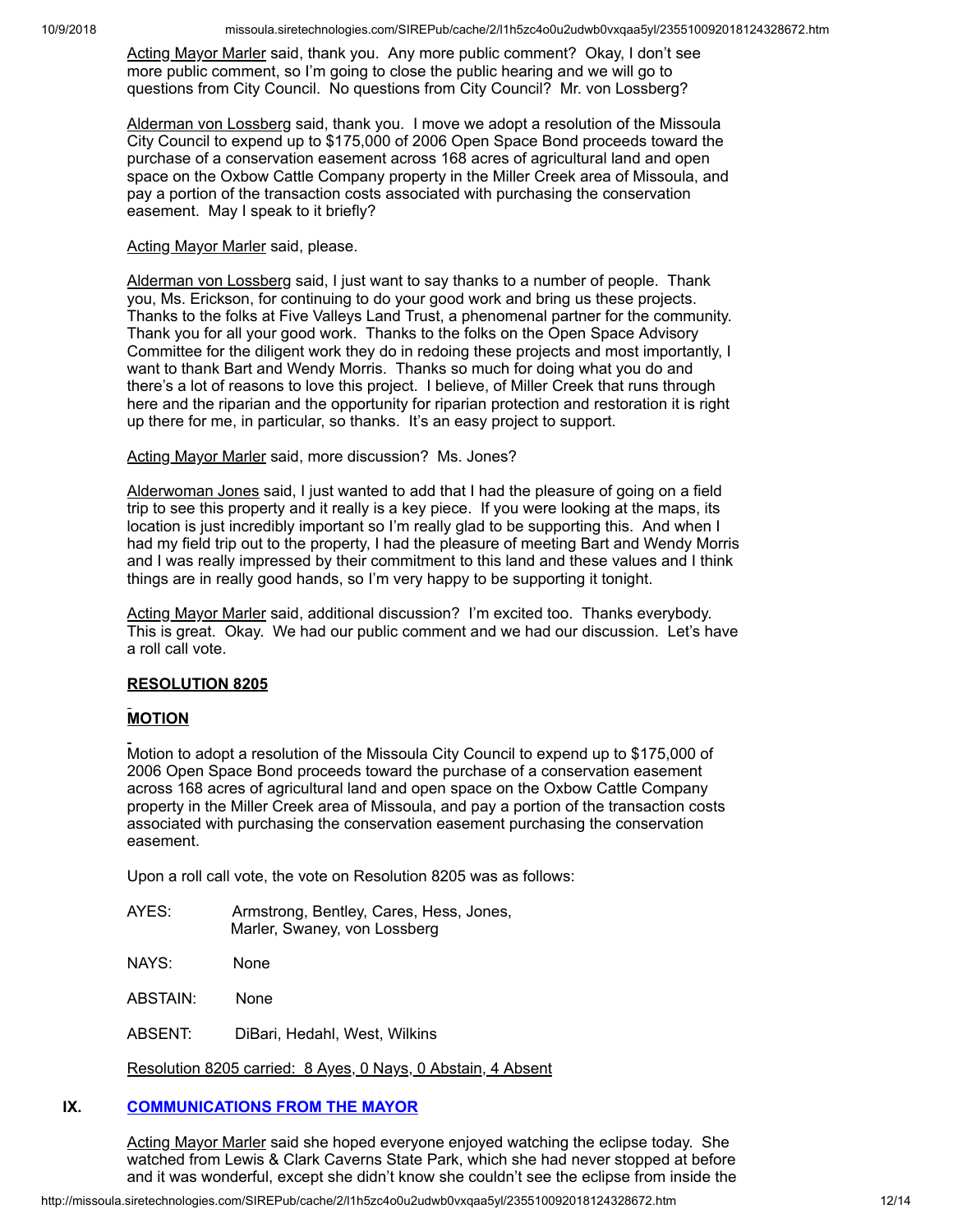caverns. She said she was kidding. They watched it at the Amphitheatre first and then they went into the caverns. It was great. Also, someone spoke in public comment section that we have never had either a mayoral or municipal election by mail ballot and, for the record, that's inaccurate. The last five municipal elections were by mail so doing it by mail is pretty standard procedure. She thanked City Attorney Nugent for pointing that out.

# **X. GENERAL [COMMENTS](http://missoula.siretechnologies.com/SIREPub/agdocs.aspx?doctype=minutes&itemid=42569) OF CITY COUNCIL**

Alderman Hess thanked our resident expert on all things space-related and our City Clerk for pushing him off the fence and encouraging him to drive 529 miles today for a 1 minute and 40 seconds that he will never forget watching the eclipse. It was very humbling and awesome.

Alderwoman Armstrong thanked the Big Sky Equestrian Park for accommodating their 3:00 a.m. exodus from Lolo with 35 horses last week and letting them stay there for free. Hopefully, they get to go back home this week sometime.

Alderwoman Cares said by this time next week kids will be back in school. Her oldest is starting kindergarten so for the first time ever she knows the anxiety and the work that goes into back to school and she wanted to tell all parents and students it's going to be a great year and good luck.

Alderwoman Swaney thanked the Helena Commissioners and Mayor for the removal of their Confederate statute monument. Also, she spoke about the proclamation that was read today. Her and her family moved to Missoula 10 years ago because of the University of Montana and her life and her academic experiences were greatly enriched by faculty, staff and administrators who have since retired. Dr. Fred Allendorf was her Master's Advisor and he's now retired. Dr. Rich Clow served on her doctoral committee and he also has retired, and there's many more who have retired. She just wanted to acknowledge their contributions to her experiences here in Missoula and thank them.

Alderwoman Jones said she's been missing Councilman Jon Wilkins because he's been gone for a couple of weeks on a family vacation and looking forward to seeing him back soon. She acknowledged that he is a veteran and it is always very helpful having that first-hand experience and his insight into veterans' issues, and that's a very valuable thing that he brings to Council. She's looking forward to seeing him soon.

# **XI. [COMMITTEE](http://missoula.siretechnologies.com/SIREPub/agdocs.aspx?doctype=minutes&itemid=42570) REPORTS**

- 1. Administration and Finance Committee Report
	- a. August 16, 2017 [Administration](http://missoula.siretechnologies.com/SIREPub/agdocs.aspx?doctype=minutes&itemid=43019) and Finance report
- 2. Land Use and Planning Committee Report
	- a. August 16, 2017 Land Use and [Planning](http://missoula.siretechnologies.com/SIREPub/agdocs.aspx?doctype=minutes&itemid=43018) report
- 3. Parks and Conservation Committee Report
	- a. August 16, 2017 Parks and [Conservation](http://missoula.siretechnologies.com/SIREPub/agdocs.aspx?doctype=minutes&itemid=43017) report
- 4. Public Works Committee Report
	- a. [August](http://missoula.siretechnologies.com/SIREPub/agdocs.aspx?doctype=minutes&itemid=43020) 16, 2017 Public Works report

## **XII. NEW [BUSINESS](http://missoula.siretechnologies.com/SIREPub/agdocs.aspx?doctype=minutes&itemid=42578)** None

## **XIII. ITEMS TO BE [REFERRED](http://missoula.siretechnologies.com/SIREPub/agdocs.aspx?doctype=minutes&itemid=42579)**

1. Administration and Finance Committee

a. Resolution levying [assessments](http://missoula.siretechnologies.com/SIREPub/agdocs.aspx?doctype=minutes&itemid=43039) for the Downtown Business Improvement